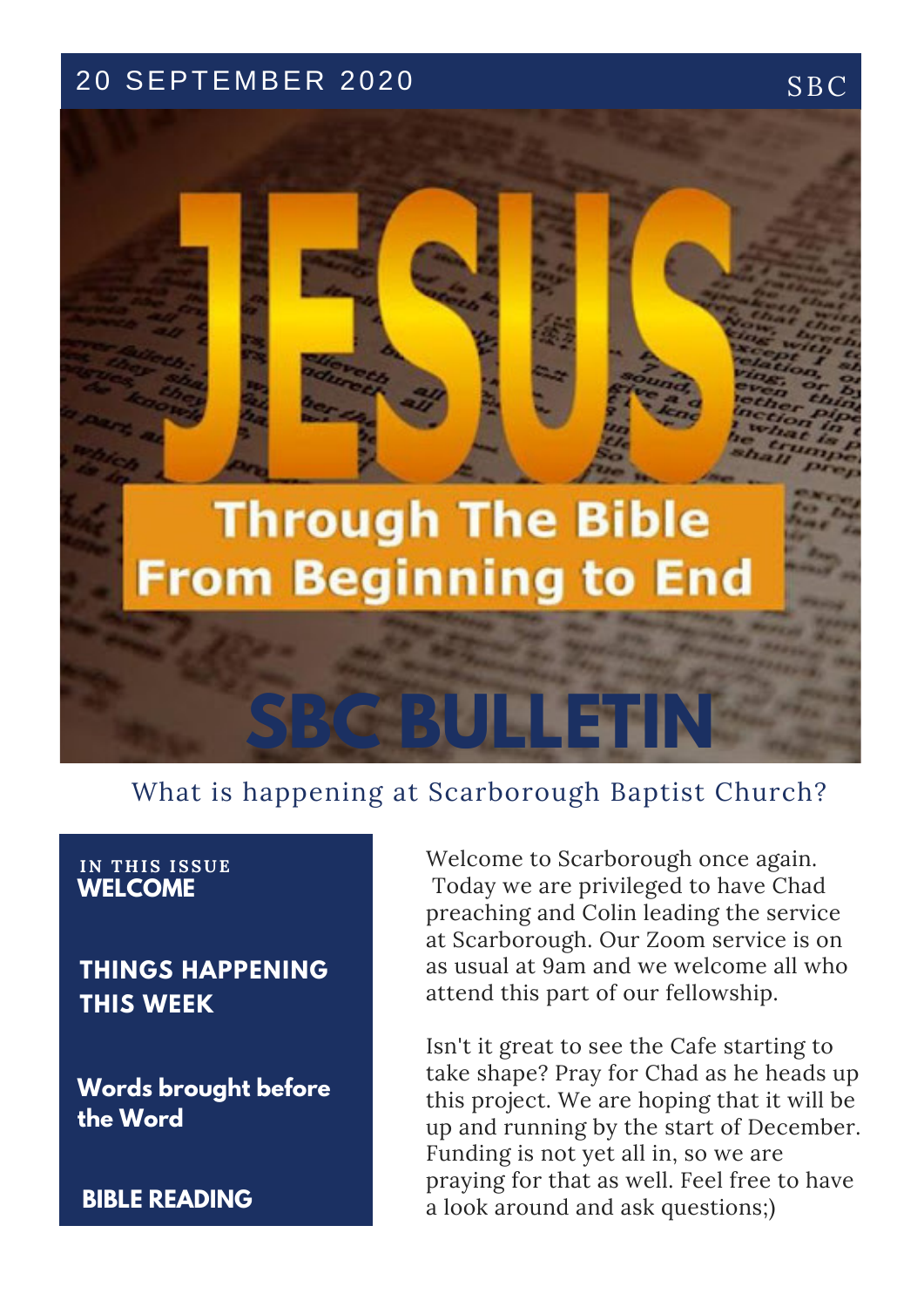# 20 SEPTEMBER 2020 P2

### HAPPENINGS THIS WEEK

#### **SUNDAY**

Prayer meeting before church; Sundays @ Six & service tonight

#### **MONDAY**

Explorers' 9.30 am at the church; Bible Study at the church at 7pm; Pastors' meeting 11 am

#### **TUESDAY**

Craft Group from 9 onwards

#### **THURSDAY**

Mainly Music Outreach to carers with toddlers.

#### **OTHER MINISTRIES**

**Brighton Kids** continuing on every day.

Music Committee meets first Sunday of the month Saturday Prayer Meeting 8am every third Saturday Mentoring at Primary School Finance Meeting - once a month Management Meeting - once a month Elders' meeting - once a month

Baptism: "Baptism is more than just washing your body. It means turning to God with a clear conscience, because Jesus Christ was raised from death." 1 Peter 3:21

We will have a baptismal service at the beginning of October! Praise the Lord!

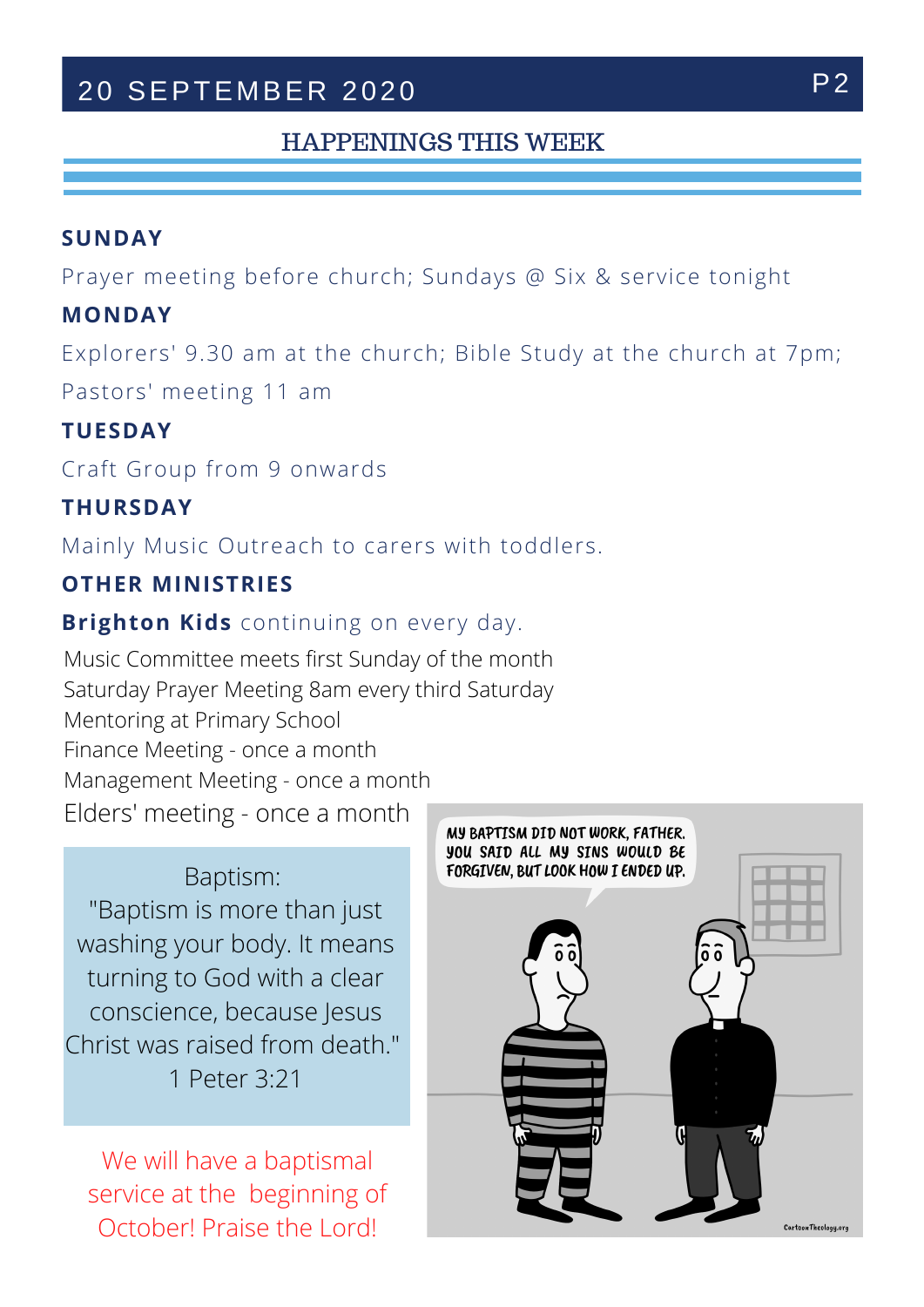A couple of weeks ago we focussed on praying without needing any words, in fact, groaning before God. And the Bible states that "... the Spirit intercedes along with our groans that cannot be expressed in words."

Today we consider the implications of praying to Jesus who is the Word, and has been the Word from the beginning. God spoke and it was; the spoken Word became reality. We have heard today from the gospel of John: "The Word was in the world, but no one knew him, though God had made the world with his Word."

The basic meaning of a word is a sound that is enunciated through someone's mouth. It might also be inscribed on paper, rock, the sand and it might be in any of a number of languages. Words are the sounds and symbols that communicate meaning. Our thoughts are often in pictures but also in words and as we consider our prayer life, let's think of how we come to The Word, with our small words, our meagre attempts to compose ideas and present them to the Creator.

personal, speaking God. God created through his Word, and in humanity he Jesus as the Word means that God has always wanted to communicate his character, thoughts and feelings. Creation did not simply happen, it was more than the impersonal outflow of some eternal neutral force. It was the result of a created living beings who could respond to his self-communication. God's Word still addresses us. While words are sounds and symbols pointing to something beyond themselves, in Jesus, God's Word became more than a symbol. Jesus is God's Word which became flesh; Jesus is the ultimate disclosure of who God is, wants, thinks and feels.

We understand the New Testament as the Word of God because it points us to God's ultimate communication in Jesus. Paul writes to the Thessalonians "...you didn't think of our words as mere human ideas. You accepted what we said as the very word of God—which, of course, it is. And this word continues to work in you who believe." God's communication in Jesus is more than a monologue. Jesus came to restore our relationship to God, to invite us to listen and respond to God's self-communication through his Word-become-flesh. God's Word of love says that He cares about our thoughts, needs, wants and feelings; that He also wants to listen to us. So, let us pray.